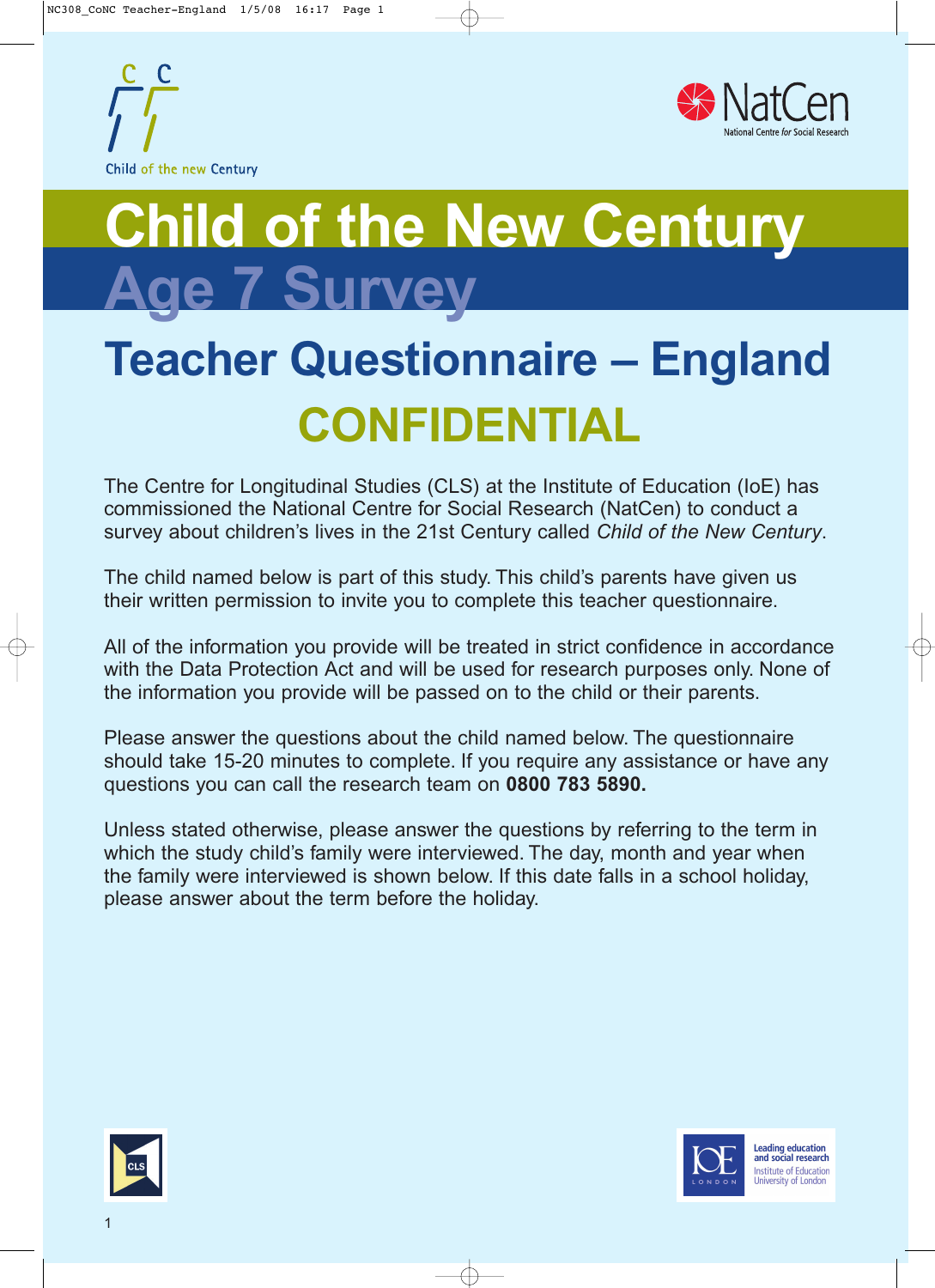## **How to answer the questions**

To complete the questionnaire each question should be considered separately and read carefully. Please answer the questions by:

| Ticking a box $-$ like this                                                                                                 |                        |
|-----------------------------------------------------------------------------------------------------------------------------|------------------------|
| Or writing a number in a box - like this                                                                                    | 3                      |
| Sometimes you will find an instruction telling<br>you which question to answer next - like this                             | Yes<br>Go to Q99<br>No |
| If you make a mistake, put a line through the<br>wrong answer and place a tick in the box next<br>to the answer, like this: |                        |

You can miss out any question you cannot or do not want to answer.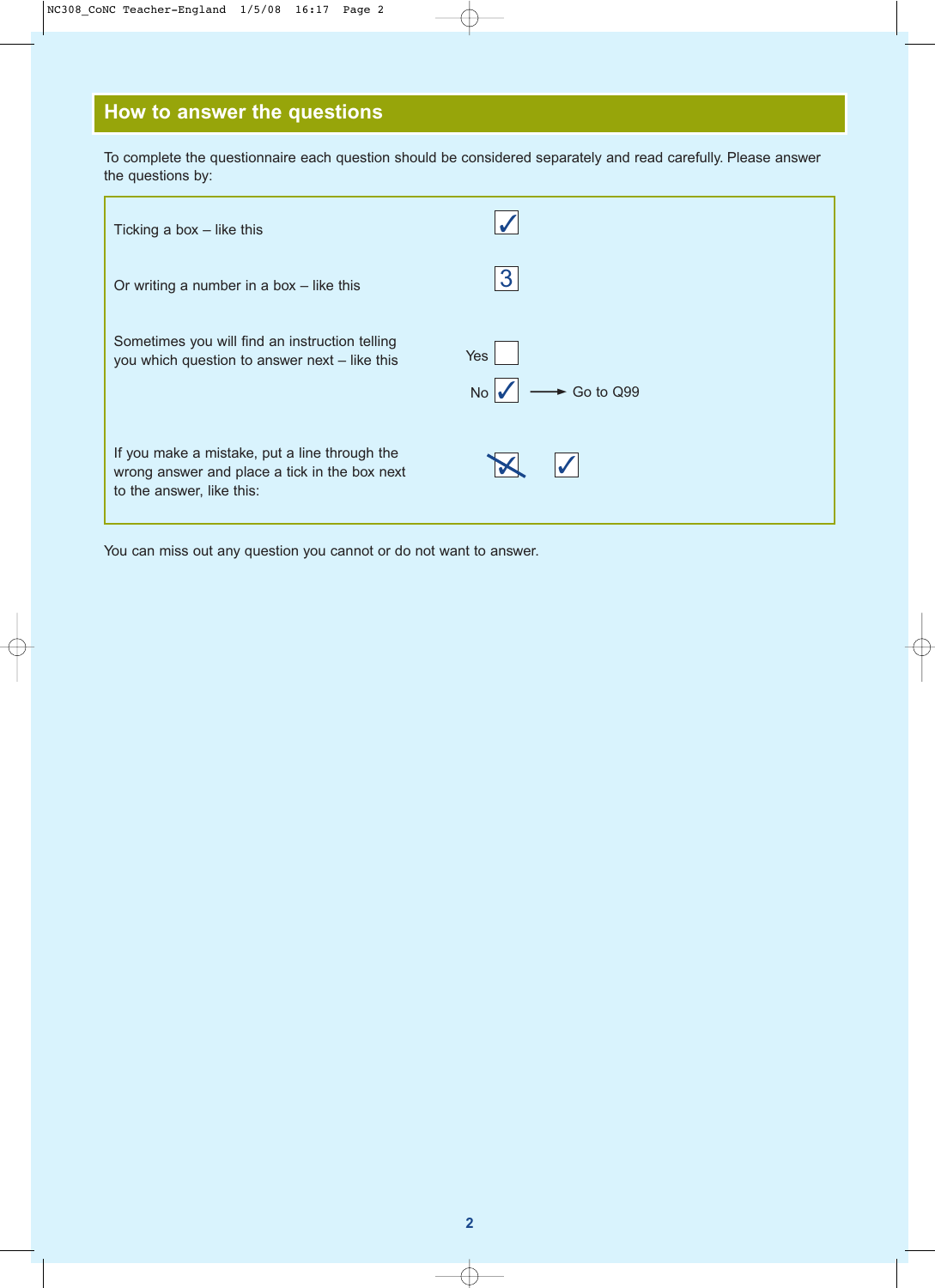#### **Study Child's Abilities**

You are asked below to rate some aspects of the study child's ability and attainment. Each area is subdivided into five categories.

In so far as your professional experience will allow, please rate the child in relation to all children of this age (i.e. not just their present class or, even, school).

|                |                                                                          |                              |                         | Tick one box in each row |                         |                              |
|----------------|--------------------------------------------------------------------------|------------------------------|-------------------------|--------------------------|-------------------------|------------------------------|
|                |                                                                          | <b>Well above</b><br>average | <b>Above</b><br>average | <b>Average</b>           | <b>Below</b><br>average | <b>Well below</b><br>average |
| $\mathbf{1}$   | Speaking and listening                                                   |                              |                         |                          |                         |                              |
| $\overline{2}$ | Reading                                                                  |                              |                         |                          |                         |                              |
| 3              | Writing                                                                  |                              |                         |                          |                         |                              |
| 4              | Science                                                                  |                              |                         |                          |                         |                              |
| 5              | Maths and numeracy                                                       |                              |                         |                          |                         |                              |
| 6              | Physical Education (PE)                                                  |                              |                         |                          |                         |                              |
| $\overline{7}$ | Information and Communication Technology (ICT)                           |                              |                         |                          |                         |                              |
| 8              | <b>Expressive and Creative Arts</b><br>(e.g. art & design, music, drama) |                              |                         |                          |                         |                              |

**3 Please turn over**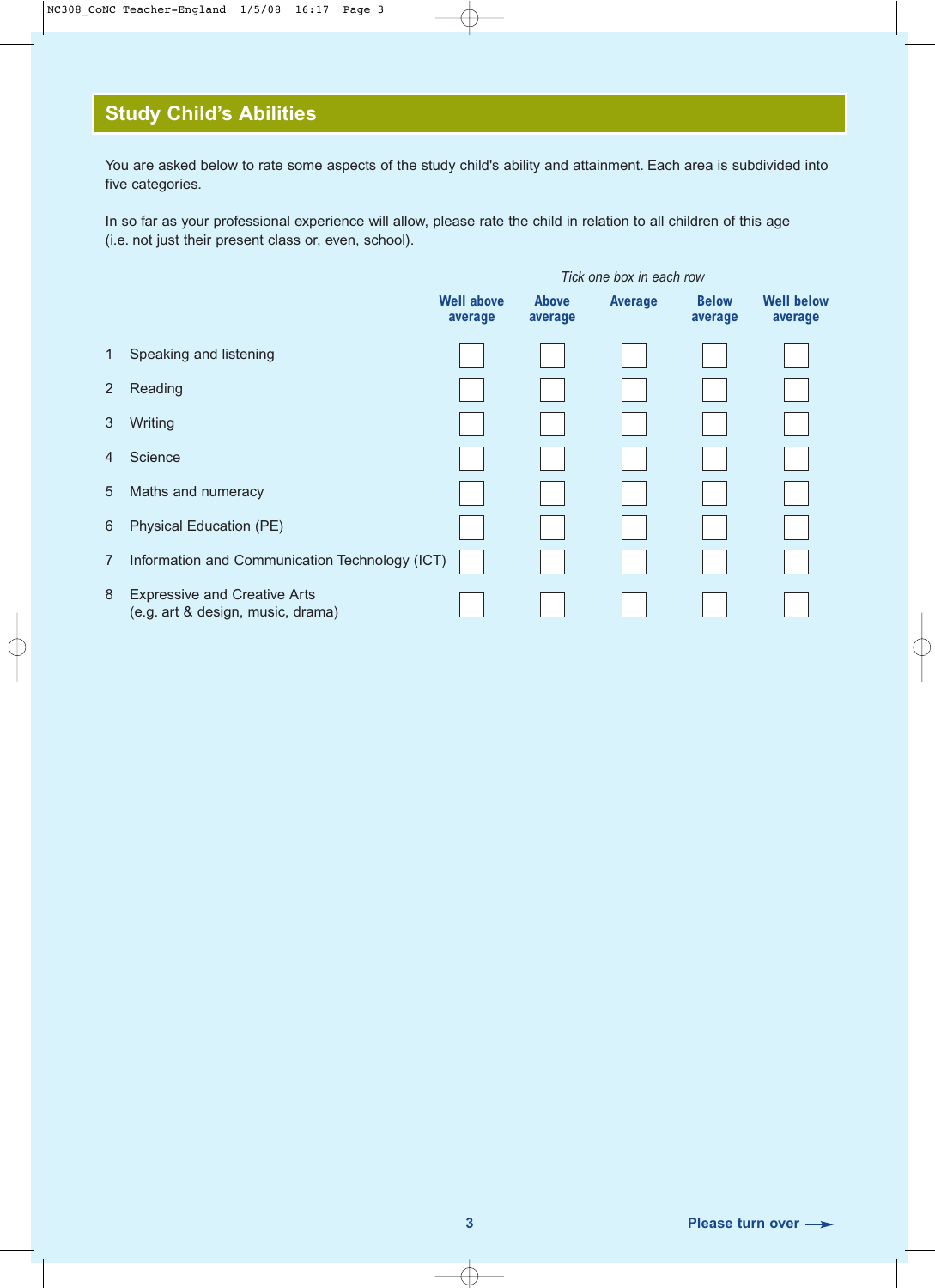## **Study Child's Behaviour**

Please think about this child's behaviour over the last 6 months if you can. For each of the following statements please say whether it is not true, somewhat true or certainly true of the child's behaviour.

|                                                                        |                 | Tick one box in each row |                          |
|------------------------------------------------------------------------|-----------------|--------------------------|--------------------------|
|                                                                        | <b>Not true</b> | <b>Somewhat</b><br>true  | <b>Certainly</b><br>true |
| 9 Is considerate of other people's feelings                            |                 |                          |                          |
| 10 Is restless, overactive, cannot stay still for long                 |                 |                          |                          |
| Often complains of headaches, stomach aches or sickness<br>11          |                 |                          |                          |
| 12 Shares readily with other children (treats, toys, pencils etc.)     |                 |                          |                          |
| 13 Often has temper tantrums or hot tempers                            |                 |                          |                          |
| 14 Is rather solitary, tends to play alone                             |                 |                          |                          |
| 15 Is generally obedient, usually does what adults request             |                 |                          |                          |
| 16 Has many worries, often seems worried                               |                 |                          |                          |
| 17 Is helpful if someone is hurt, upset or feeling ill                 |                 |                          |                          |
| 18 Constantly fidgets or squirms                                       |                 |                          |                          |
| 19 Has at least one good friend                                        |                 |                          |                          |
| 20 Often fights with other children or bullies them                    |                 |                          |                          |
| 21 Is often unhappy, down-hearted or tearful                           |                 |                          |                          |
| 22 Is generally liked by other children                                |                 |                          |                          |
| 23 Is easily distracted, concentration wanders                         |                 |                          |                          |
| 24 Is nervous or clingy in new situations, easily loses confidence     |                 |                          |                          |
| 25 Is kind to younger children                                         |                 |                          |                          |
| 26 Often lies or cheats                                                |                 |                          |                          |
| 27 Is picked on or bullied by other children                           |                 |                          |                          |
| 28 Often volunteers to help others (parents, teachers, other children) |                 |                          |                          |
| Thinks things out before acting<br>29                                  |                 |                          |                          |
| 30 Steals from home, school or elsewhere                               |                 |                          |                          |
| Gets on better with adults than with other children<br>31              |                 |                          |                          |
| 32 Has many fears, is easily scared                                    |                 |                          |                          |
| 33 Sees tasks through to the end, good attention span                  |                 |                          |                          |
|                                                                        |                 |                          |                          |

**4**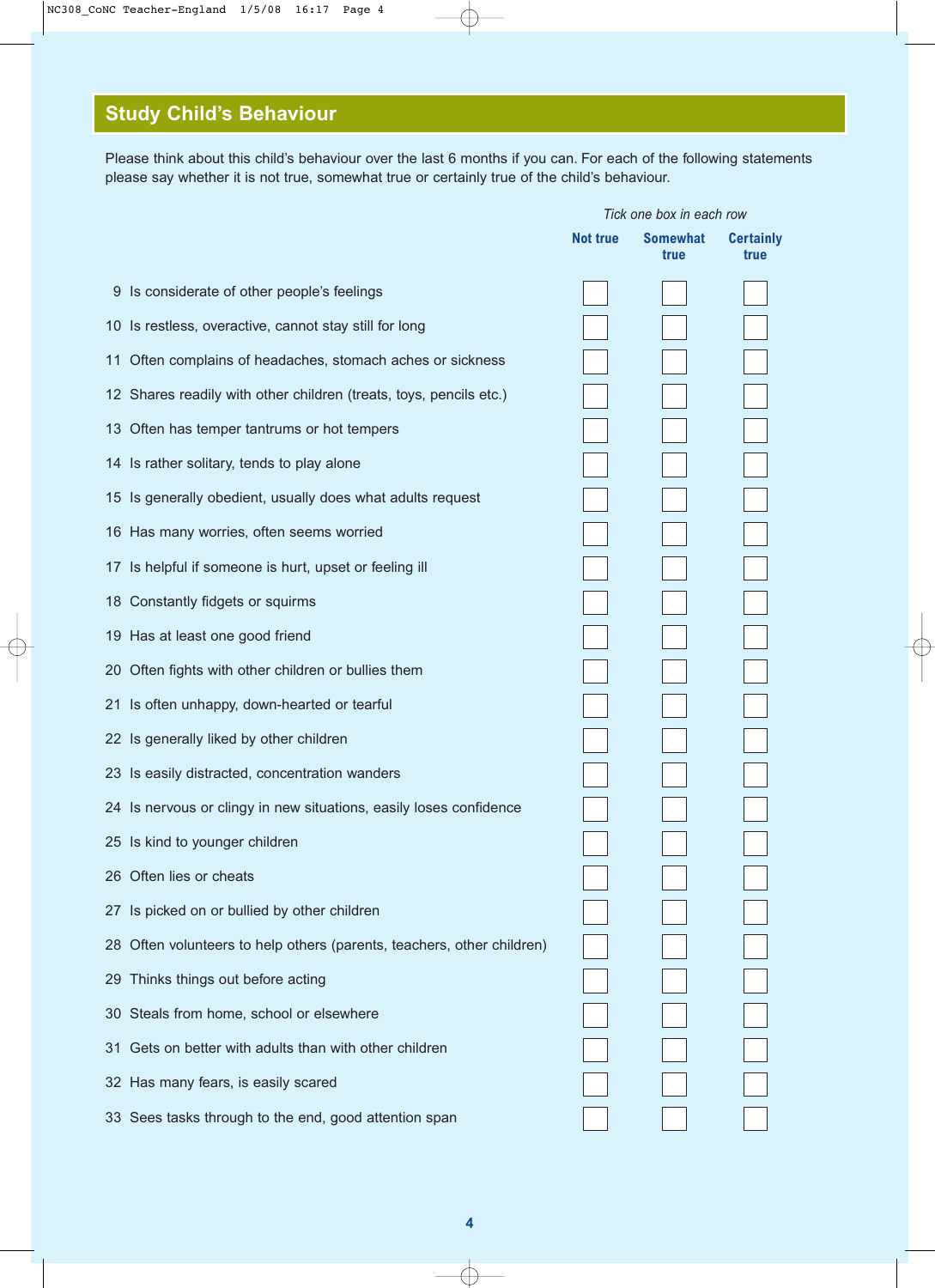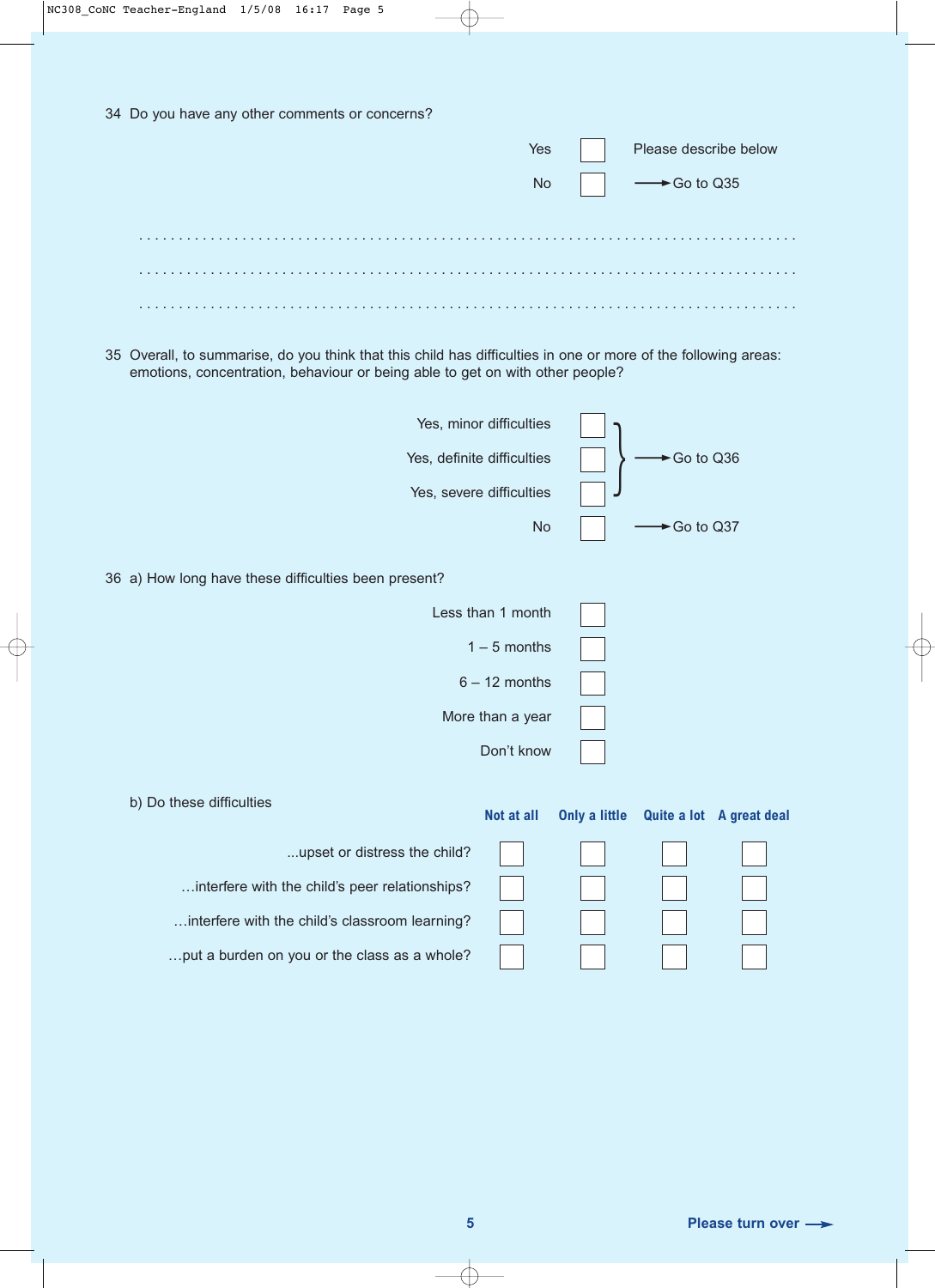|  | NC308 CoNC Teacher-England 1/5/08 16:17 Page 6 |  |  |
|--|------------------------------------------------|--|--|
|  |                                                |  |  |

| 37 How long has the study child been in your class?<br>Enter the number of months.                                                 |                     |
|------------------------------------------------------------------------------------------------------------------------------------|---------------------|
| 38 Has this child ever been temporarily suspended or temporarily excluded from school for at least one day in<br>this school year? |                     |
| >How many times has this happened?<br>Yes<br><b>No</b>                                                                             |                     |
| 39 Does he / she receive English as an Additional Language support?                                                                |                     |
| <b>Yes</b>                                                                                                                         |                     |
| No                                                                                                                                 |                     |
| 40 Does the study child get any help or support at school due to a health or behavioural problem or disability?                    |                     |
|                                                                                                                                    | Tick all that apply |
| No support                                                                                                                         |                     |
| Individual support in class from teacher / assistant                                                                               |                     |
| Individual support in class from a family member                                                                                   |                     |
| Special classes                                                                                                                    |                     |
| Adaptations have been made to physical environment                                                                                 |                     |
| Equipment has been provided                                                                                                        |                     |
| Attends a special school                                                                                                           |                     |

Has this child ever been recognised as having Special Educational Needs (SEN)?

| Yes       | $\longrightarrow$ Go to Q42 |
|-----------|-----------------------------|
| <b>No</b> | $\rightarrow$ Go to Q44     |

42 Does this child have a full statement of SEN?

| <b>Yes</b> |  |
|------------|--|
| No         |  |

**6**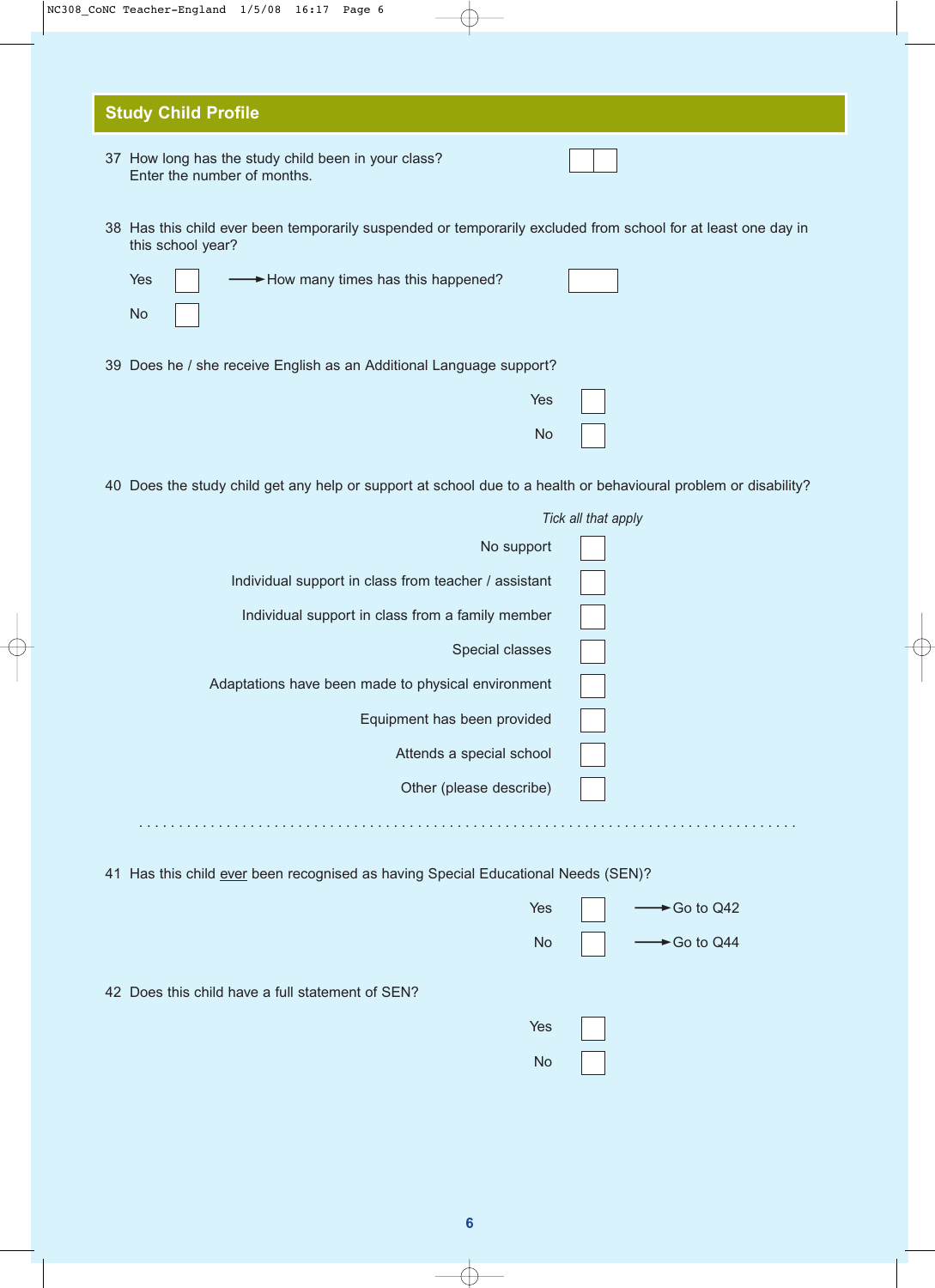| 43 Do these specific problem(s) apply to this child?        |            | Tick one box in each row |  |  |
|-------------------------------------------------------------|------------|--------------------------|--|--|
|                                                             | <b>Yes</b> | <b>No</b>                |  |  |
| <b>Dyslexia</b>                                             |            |                          |  |  |
| Learning difficulties (including dyspraxia / dyscalculia)   |            |                          |  |  |
| Attention Deficit and Hyperactivity Disorder (ADHD)         |            |                          |  |  |
| Autism, Asperger's syndrome or autistic spectrum disorder   |            |                          |  |  |
| Behavioural problems / hyperactivity                        |            |                          |  |  |
| Other difficulties with reading, writing, spelling or maths |            |                          |  |  |
| Problem with speech or language                             |            |                          |  |  |
| Problem with sight                                          |            |                          |  |  |
| Problem with hearing                                        |            |                          |  |  |
| Other physical disability                                   |            |                          |  |  |
| Mental illness / depression                                 |            |                          |  |  |
| More able / highly able / talented / gifted / high IQ       |            |                          |  |  |
| Others (please describe)                                    |            |                          |  |  |
|                                                             |            |                          |  |  |

#### **Study Child's Parents**

44 With regard to the child's education how concerned or interested do the parents appear to be?

. . . . . . . . . . . . . . . . . . . . . . . . . . . . . . . . . . . . . . . . . . . . . . . . . . . . . . . . . . . . . . . . . . . . . . . . . . . . . . . . . . .

|                                                                                                             | Tick one box in each row         |                                          |                                       |                                    |                      |                                    |
|-------------------------------------------------------------------------------------------------------------|----------------------------------|------------------------------------------|---------------------------------------|------------------------------------|----------------------|------------------------------------|
|                                                                                                             | <b>Very</b><br><i>interested</i> | <b>Moderately</b><br><b>interested</b>   | <b>Very little</b><br><i>interest</i> | <b>Uninterested</b>                | <b>Cannot</b><br>say | No mother /<br>father figure       |
| Mother appears to be                                                                                        |                                  |                                          |                                       |                                    |                      |                                    |
| Father appears to be                                                                                        |                                  |                                          |                                       |                                    |                      |                                    |
| 45 As far as you are aware, can the parents' attitude towards the child be described in any of these terms? |                                  |                                          |                                       |                                    |                      |                                    |
|                                                                                                             |                                  |                                          |                                       | <b>Mother</b><br>Tick one box only |                      | <b>Father</b><br>Tick one box only |
|                                                                                                             |                                  | Has a balanced view of child's potential |                                       |                                    |                      |                                    |
| Over concerned about progress / expecting too high a standard                                               |                                  |                                          |                                       |                                    |                      |                                    |
|                                                                                                             |                                  | Hostile to their child                   |                                       |                                    |                      |                                    |
|                                                                                                             |                                  | Dismissive of child's potential          |                                       |                                    |                      |                                    |
|                                                                                                             |                                  |                                          | Cannot say                            |                                    |                      |                                    |
|                                                                                                             |                                  | No mother / father figure                |                                       |                                    |                      |                                    |

**7 Please turn over**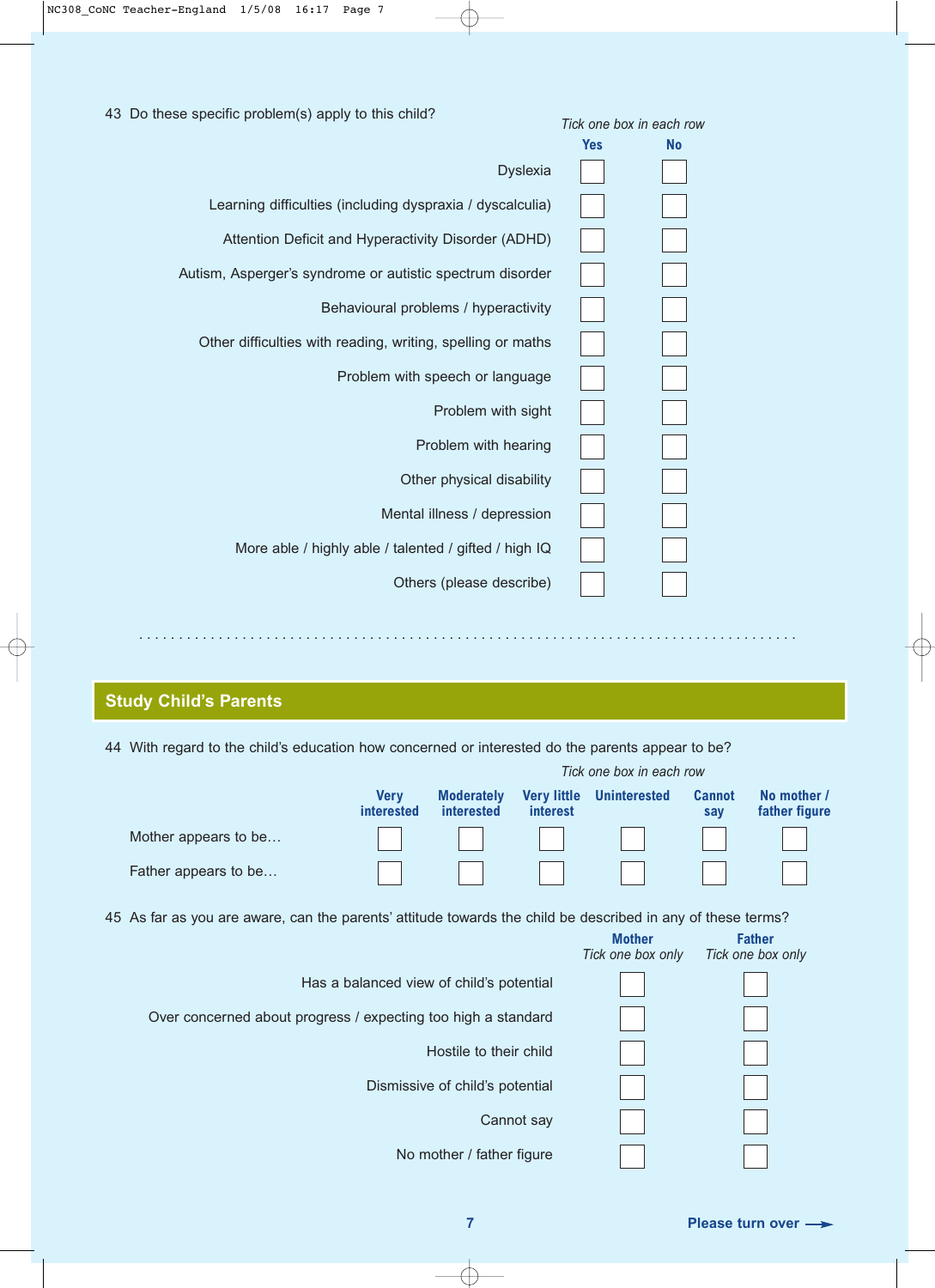#### **Class Groupings**

We are interested to know about groupings **between** and **within** classes in this child's year. Q46-Q54 ask about groupings between classes and Q55-Q63 ask about groupings within classes.

Some schools group children in the same year by general ability and they are taught in these groups for most or all lessons. We refer to this as **streaming**.

Some schools group children from different classes by ability for certain subjects only and they may be taught in different ability groups for different subjects. We refer to this as **setting**.

Other schools do not group children by ability **between** classes. Sometimes this may be because there are not multiple classes in the year.

46 In this child's year, is there streaming? Tick one box only<br>Yes  $\Box$   $\longrightarrow$  Go to Q47  $\overline{\phantom{0}}$  No  $\overline{\phantom{0}}$   $\overline{\phantom{0}}$   $\overline{\phantom{0}}$  Go to Q49 47 How many streams are there in this child's year? 48 Which stream is this child in? **Highest** Middle  $\vert \vert \rangle \longrightarrow$  Go to Q49 Lowest 49 In this child's year are there sets for literacy?  $Yes \qquad \qquad \Box \qquad \longrightarrow Go \text{ to } Q50$ No  $\vert \vert \longrightarrow$  Go to Q52 50 How many sets are there in this child's year for literacy? 51 Which set is this child in for literacy? **Highest** Middle  $\|\cdot\|$   $\longrightarrow$  Go to Q52 Lowest 52 In this child's year are there sets for maths? Yes ➞Go to Q53 No  $\vert \vert \longrightarrow$  Go to Q55 53 How many sets are there in this child's year for maths? 54 Which set is this child in for maths? **Highest** Middle  $\vert \vert \rangle \longrightarrow$  Go to Q55 Lowest } } }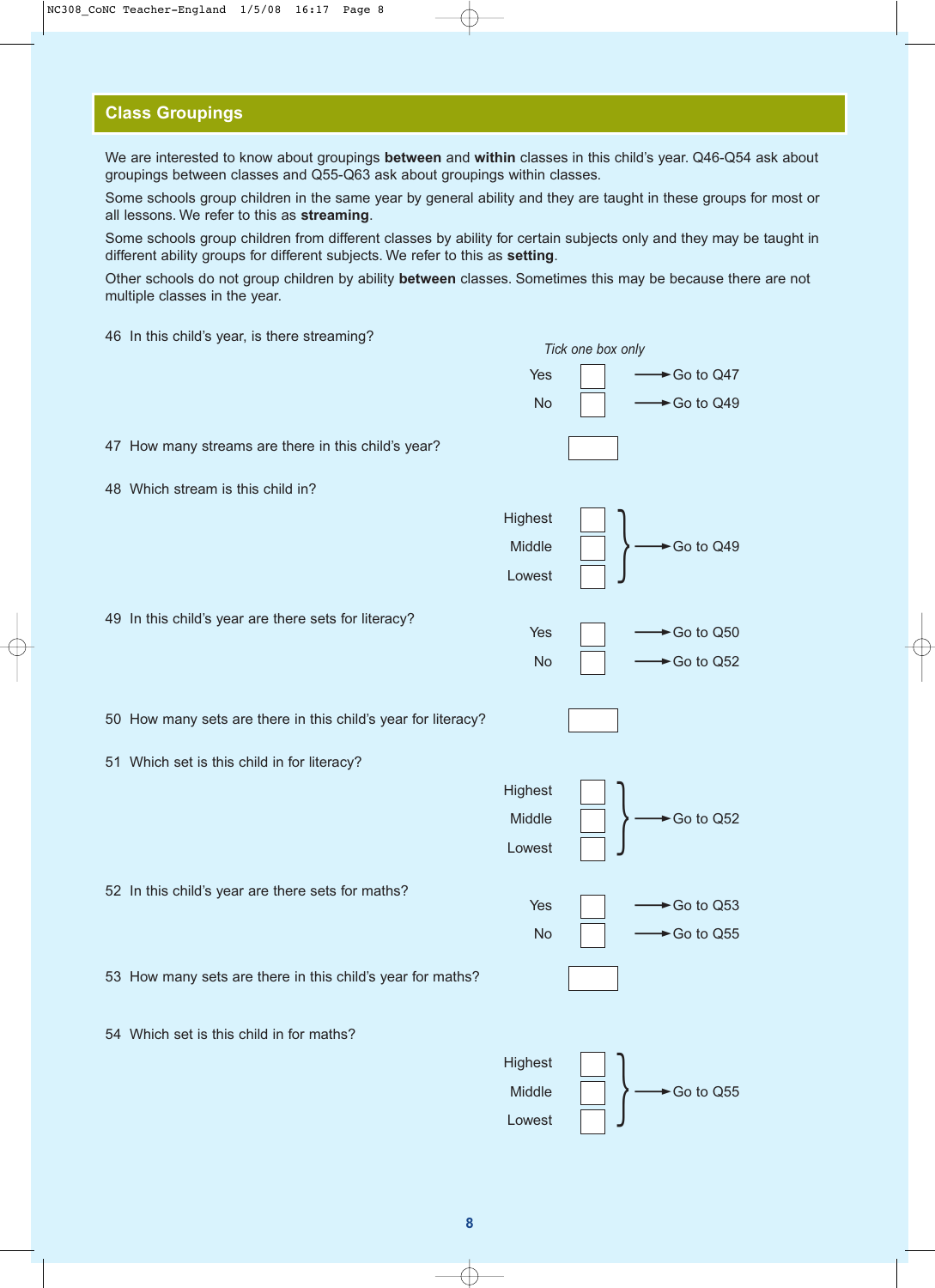Some schools group children within the same class by general ability and they are taught in these ability groups for most or all lessons. We refer to this as **within-class ability grouping**.

Some schools group children within the same class by ability for certain subjects only and they may be taught in different ability groups for different subjects. We refer to this as **within-class subject grouping**.

Other schools do not group children by ability **within** classes. Some schools may use within-class groupings in addition to between class streaming and setting and others may use within-class groupings instead of between class streaming and setting.

Some schools may not use any general or subject specific ability groupings either within or between classes.

55 In this child's class, is there within-class ability grouping?  $Tick$  one box only<br>Yes  $\Box$   $\longrightarrow$  Go to Q56  $\overline{N}$  No  $\overline{N}$   $\longrightarrow$  Go to Q58 56 How many within-class ability groups are there? 57 Which group is this child in? **Highest** Middle  $\|\cdot\|$   $\longrightarrow$  Go to Q58 Lowest 58 In this child's class, are there within-class subject groups for literacy?  $Yes$   $\vert$   $\longrightarrow$  Go to Q59 No │ │ → Go to Q61 59 How many within-class subject groups are there for literacy? 60 Which group is this child in for literacy? **Highest**  $\begin{array}{|c|c|}\n\hline\n\text{Middle} & \text{ } \\\hline\n\end{array}$   $\begin{array}{|c|c|}\n\hline\n\end{array}$   $\begin{array}{|c|c|}\n\hline\n\end{array}$  Go to Q61 Lowest 61 In this child's class, are there within-class subject groups for maths?  $Yes \qquad \qquad \Box \qquad \longrightarrow Go \text{ to } Q62$ No │ │ → Go to Q64 62 How many within-class subject groups are there for maths? 63 Which group is this child in for maths? **Highest** Middle  $\vert \vert \rangle \longrightarrow$  Go to Q64 Lowest } } }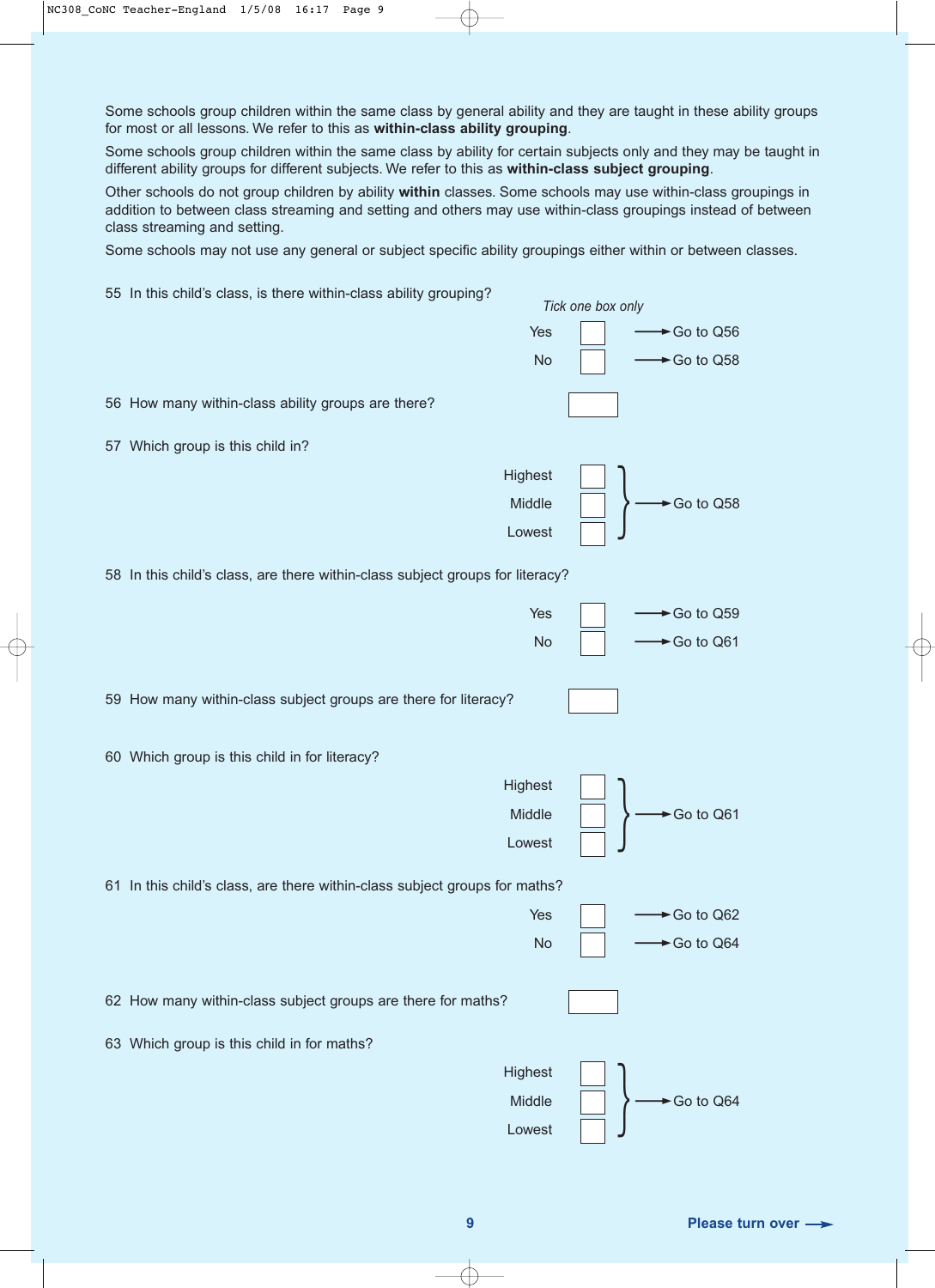#### **About You**

We want to collect some information about you in order to investigate how the characteristics of teachers relate to children's educational development.

|    | 64 Have you already filled out a form for another child who is also<br>part of this study and in the same class as this child? |                     |
|----|--------------------------------------------------------------------------------------------------------------------------------|---------------------|
|    | Yes                                                                                                                            | Go to Q85           |
|    | <b>No</b>                                                                                                                      | ►Go to Q65          |
| 65 | Are you male or female?                                                                                                        |                     |
|    | Male                                                                                                                           |                     |
|    | Female                                                                                                                         |                     |
|    | 66 Are you the study child's?<br>Class teacher                                                                                 |                     |
|    | Head teacher                                                                                                                   | ►Go to Q67          |
|    | Other teacher                                                                                                                  |                     |
|    | Teaching assistant/Higher level teaching assistant                                                                             |                     |
|    | School administrative assistant                                                                                                | ►Go to Q71          |
|    | Other                                                                                                                          |                     |
|    |                                                                                                                                |                     |
|    | 67 How long have you taught altogether?<br>Enter the number in years.                                                          |                     |
|    | 68 Please give the year in which you completed<br>your teaching qualification.                                                 |                     |
|    | 69 How many years have you taught at this school?<br>Enter the number in years                                                 |                     |
|    | 70 Which of the qualifications listed below do you have?                                                                       |                     |
|    | Higher degree mainly by research (e.g. PhD, DPhil)                                                                             | Tick all that apply |
|    |                                                                                                                                |                     |
|    | Higher degree mainly by taught course (e.g. MA, MSc)                                                                           |                     |
|    | Postgraduate Certificate in Education (PGCE)                                                                                   |                     |
|    | Other postgraduate diploma or certificate                                                                                      |                     |
|    | Batchelor of Education (BEd)                                                                                                   |                     |
|    | Other first degree (e.g. BA, BSc)                                                                                              |                     |
|    | Teaching diploma or certificate                                                                                                |                     |
|    | Professional qualification (e.g. Accountancy)                                                                                  |                     |
|    | None of these                                                                                                                  |                     |
|    | Do not wish to answer                                                                                                          |                     |

**10**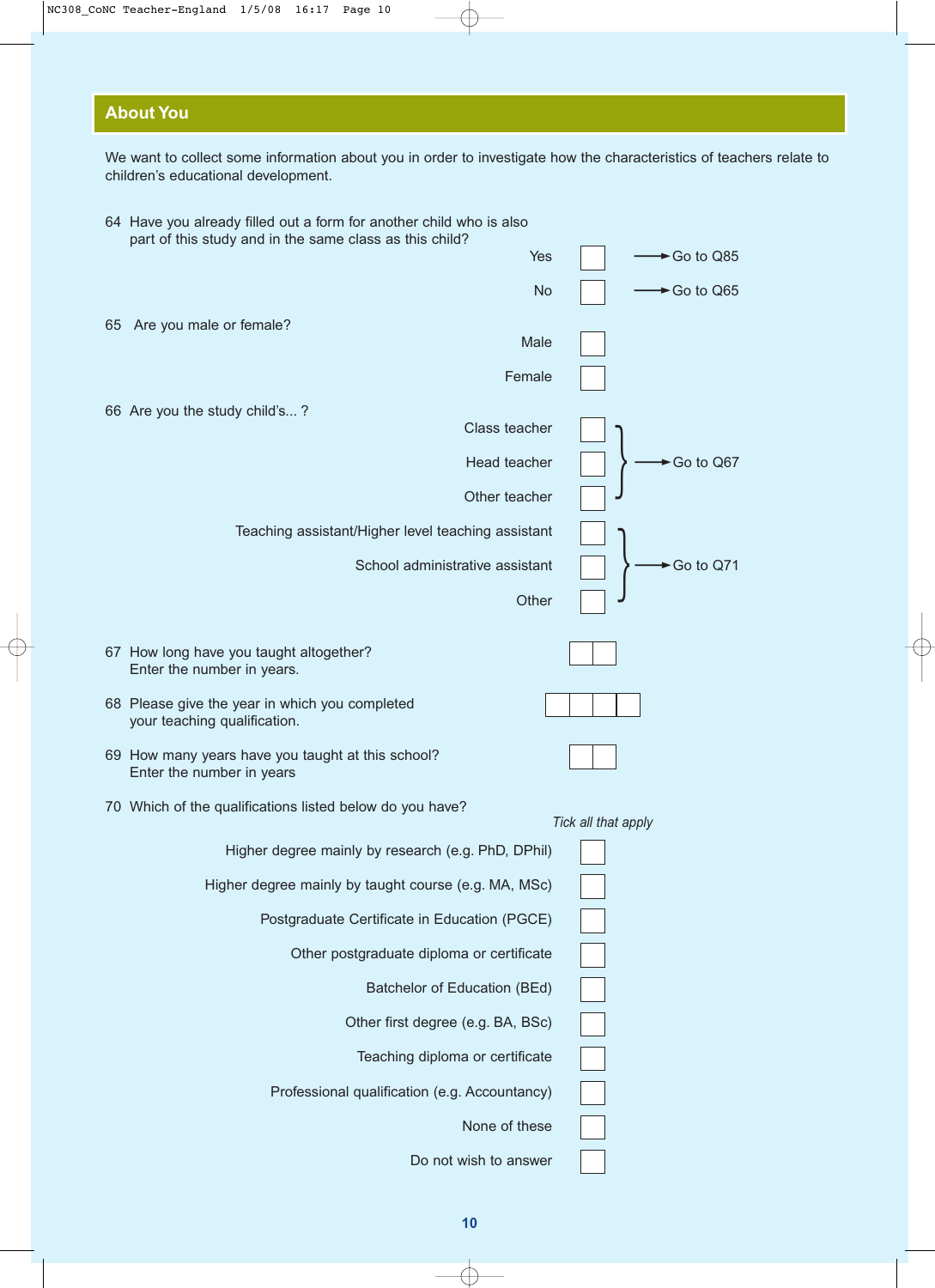#### **Study Child's Class**

We want to collect some information about the study child's class in order to investigate how the characteristics of peer groups and teaching environment relate to children's educational development. 71 How many children are there on the study child's class register? 72 Does the study child's class contain mixed year groups? Yes ➞Go to Q73  $\overline{N}$   $\overline{N}$   $\overline{N}$   $\overline{N}$   $\overline{S}$   $\overline{S}$   $\overline{S}$   $\overline{S}$   $\overline{S}$   $\overline{S}$   $\overline{S}$   $\overline{S}$   $\overline{S}$   $\overline{S}$   $\overline{S}$   $\overline{S}$   $\overline{S}$   $\overline{S}$   $\overline{$ 73 How many children in the study child's mixed year class are from each of these years? Write in for each year. If none write 0 in box. Reception Year 1 Year 2 Year 3 Year 4 74 How many **classes** are there in the study child's year? 75 How many children in the study child's class have SEN statements? If none write 0 in box. 76 How many children in the study child's class have been excluded from school since the beginning of the school year? If none write 0 in box. 77 How many children in the study child's class have come from homes where English is an additional language? If none write 0 in box. 78 Are there any children in the study child's class whose behaviour in class prevents other children from learning? Yes No 79 Which of the phrases below best describes the noise outside the study child's classroom/main teaching area?

> Continuous and is a problem Continuous but not a problem Intermittent and is a problem Intermittent but not a problem It is usually quiet outside the classroom

80 How many days in this term has supply cover been used for the study child's class? If none write 0 in box.

**11 Please turn over**  $\rightarrow$